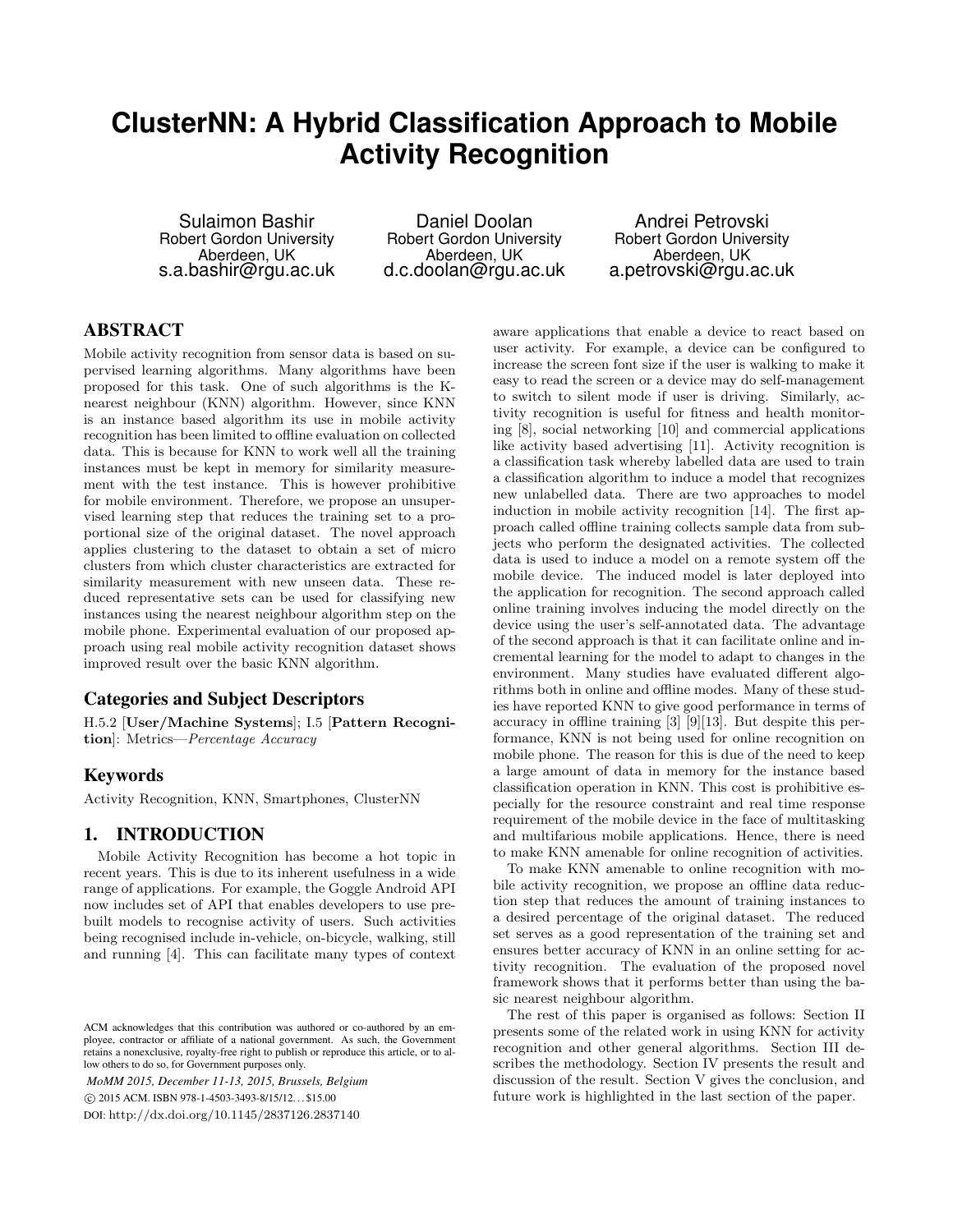## 2. RELATED WORK

Activity recognition using different sensor modalities and algorithms has been study extensively. A number of machine learning approaches in activity recognition were reviewed in [12]. A more recent review focusing on mobile phone based activity recognition is presented in [14]. The paper identifies many systems that are based on using smartphone sensors for activity recognition. Also, a comparative study of different classifier algorithms from Weka [5] machine learning tool was performed in [2] using data obtained from smartphone accelerometer. The data collected with phone placed in the shirt pocket was used to compare accuracies of IBK, Naive Bayes, Rotation Forest, VFI, DTNB and LMT algorithms while the data collected when the phone was placed in the palm position was used to compare accuracies of SMO, NNge, ClassificationViaRegression, FT, VFI, IBK and Naive Bayes algorithms. Out of all the algorithms tested, they reported IBK and IB1 to give the best accuracy for the hand's palm data and VFI gives the lowest accuracy. The KNN algorithm was not used directly on mobile phone for activity recognition. This can be attributed to the impracticability of using KNN directly for online activity recognition.

Similarly authors in [9][13] have all shown the superior performance of KNN in terms of accuracy for mobile AR in an offline evaluation scenario. Kose et al. [6] have proposed an improved KNN algorithm for online activity recognition. Initially, the training dataset consists of 4 features: average, minimum, maximum and standard deviation. The algorithm works by selecting k values from the minimum, maximum and average features across each activity data and the standard deviation of the data in each class. The reduced values and the corresponding class tags are employed during recognition phase. The main drawback of this approach is its feature dependence. The algorithm cannot be applied to a dataset with feature characteristics different from the one used in the algorithm. Our approach does not have this limitation as it is applicable to any feature set. Abdallah et. al. [1] have proposed a cluster based classification algorithm that clustered the training datasets into K clusters of the number of activities. The clusters obtained was refined by removing instances of other classes that were mixed-up in a given cluster having majority instances of another class. Then the cluster centroids were calculated. The algorithm employs four features computed from each cluster to classify new data. However, this algorithm does not treat new activity data to be classified as individual instances. Rather, it applies clustering to a window of raw accelerometer data and the clusters obtained are compared to the cluster generated from the training data using Euclidean distance, density, gravitational force and within cluster standard deviation. This approach does not segment between one activity and the other. In addition, the time required to collect enough samples that can meaningfully be clustered will be high for online recognition system that requires immediate and real time feedback of the recognised activity.

### 3. METHODOLOGY

Our proposed approach to make KNN amenable to online activity recognition employs a data reduction strategy to reduce the initial training set to a more compact set suitable for in-memory use for online recognition. As shown in Algorithm 1, the algorithm takes the training data and the desired percentage of data to retain as input and produces the Model Data (MD). The model data (MD) is the set of cluster centroid, minimum and maximum obtained after applying clustering on the dataset. In this algorithm, data samples belonging to each class<sub>i</sub> are clustered (lines 1-3 Algorithm 1) by applying a clustering technique on the data. Possible clustering algorithms include k-Means, DB-Scan, EM and host of others. However, for the sake of simplicity we employ Bisecting K-Means in the present work. After the clustering step, the list of cluster centres obtained for the class of data are stored in a list. In addition, we extracted the minimum and maximum data point from each cluster returned for the current class (Algorithm 1 lines 4- 8). The number of clusters created per class is proportional to the number of samples in the class and the percentage of retention input to the algorithm. This step is repeated for each class in the data. Finally, the set of cluster characteristics i.e. centroids, minimum and maximum obtained from the different clusters of each class and their associated labels are returned from the algorithm. These represent the Model Data (MD) to be deployed for the online recognition on a mobile phone. The key feature of the model is that it is more compact and has a reduced resource overhead in terms of memory requirement and time when compared to the ordinary KNN. In addition, the reduced compact set including centroids can be adapted to evolving sensory stream as new unanticipated changes occurs in the input data distribution.

| <b>Algorithm 1:</b> Offline Training                             |
|------------------------------------------------------------------|
| <b>Input:</b> $C_n$ number of classes in the dataset             |
| $K_n$ percentage of data to remain in each classes of            |
| examples that serves as cluster centroids                        |
| Data: $D = (x^i, y^i)$ $x^i \in R^n$ and $y^i \in R^1$ set of    |
| training examples                                                |
| <b>Result:</b> MD=Centroid features                              |
| foreach $class_k$ in $C_n$ do<br>1                               |
| $data_{classi} = getData(D, class_k)$<br>$\bf{2}$                |
| 3<br>centroidsList[k], clusterAssign= Clustering(                |
| $data_{classi}, K_n);$                                           |
| foreach $cluster_k$ in len(centroids List <sub>k</sub> ) do<br>4 |
| $pointsInCluster_k = getData(clusterAssign,$<br>5                |
| $cluster_k$ )                                                    |
| $maximumList.append(max(pointsInCluster_k))$<br>6                |
| 7<br>$minimum List.append(min(pointsInCluster_k))$               |
| end<br>8                                                         |
| 9<br>$MD = [centroidsList, minimumList,$                         |
| $\text{maximumList}, class_k$                                    |
| 10 end                                                           |
| $11$ return MD                                                   |
|                                                                  |

During the online phase, new instances can be classified by passing it and the MD to Nearest-Neighbour routine. It employs Euclidean distance to compute the K-nearest neighbour to the new instance and assigns the majority label of the K nearest point to it (Algorithm 2). Since we have more than one cluster characteristics in the MD, each is considered separately and a majority voting is performed on the outcome of each comparison. The final class given to the new instance is the majority label returned by all of them.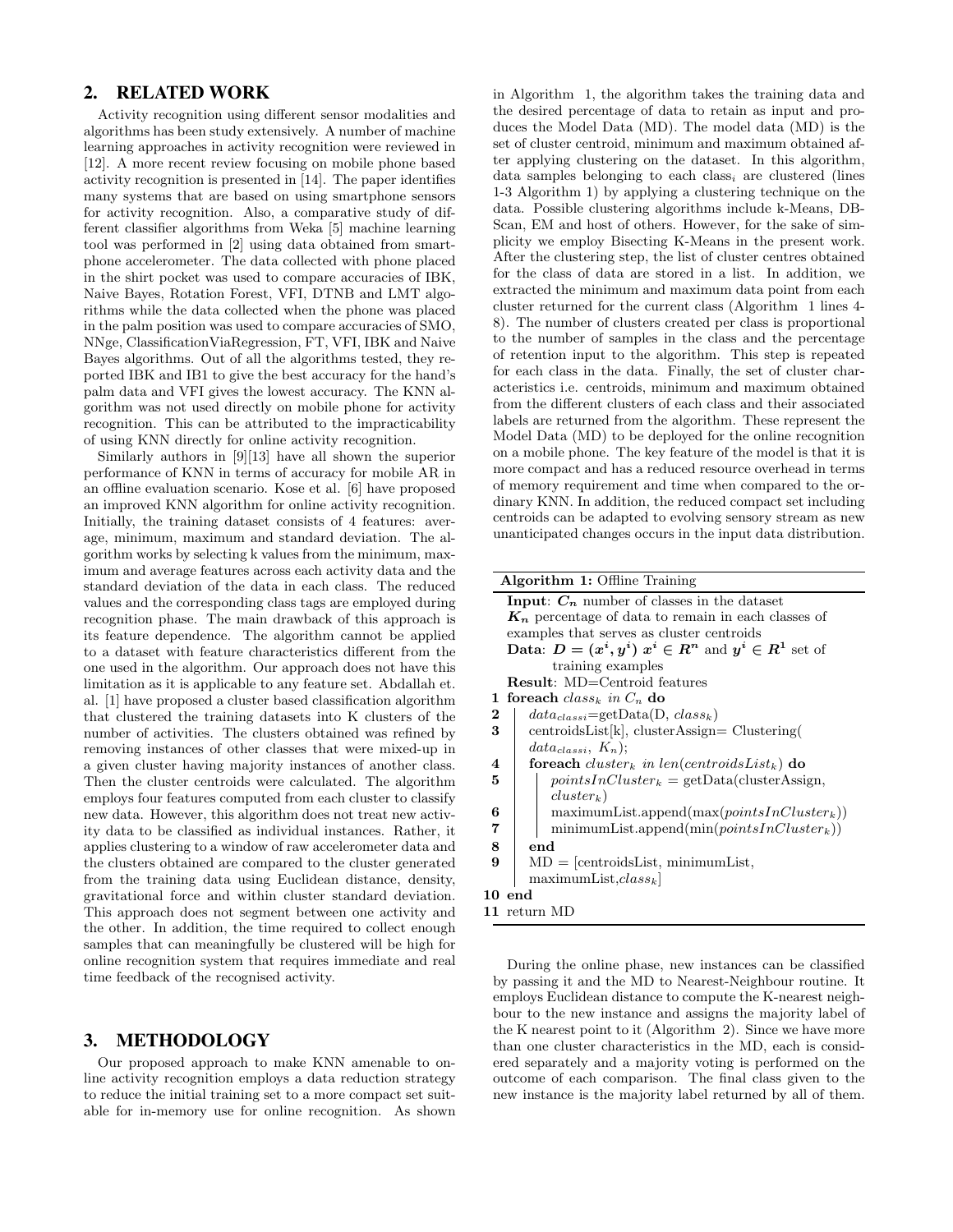Algorithm 2: Online Classification

| <b>Input:</b> $x_{new}$ new unlabelled instance                                                                                                                   |
|-------------------------------------------------------------------------------------------------------------------------------------------------------------------|
| $k$ number of nearest neighbours                                                                                                                                  |
| <b>Data:</b> $MD$ compressed training set with                                                                                                                    |
| characteristics features                                                                                                                                          |
| <b>Result:</b> $y_{new}$ =predicted class                                                                                                                         |
| <b>1 foreach</b> <i>clusterCharacteristics</i> , in $MD$ do                                                                                                       |
|                                                                                                                                                                   |
| $\begin{array}{c}\n\mathbf{2} \quad \Big  \quad \text{prediction}_{i}\n\\ \n= \text{nearestNeighbour}(clusterCharacteristics_{i}, x_{new}, y_{new})\n\end{array}$ |
| k)                                                                                                                                                                |
| 3 end                                                                                                                                                             |
| 4 The output class is $(y_{new}) =$                                                                                                                               |
| $argmax_c (prediction_c)$ $c = (1C)$                                                                                                                              |
| 5 return $y_{new}$                                                                                                                                                |
|                                                                                                                                                                   |

## 3.1 Experiments

In this section we describe the experiments conducted to evaluate the applicability and accuracy of the proposed algorithm. The dataset used in the experiment was the WISDM dataset released to the public for smartphone based activity recognition evaluations.

#### *3.1.1 Dataset Description*

The WISDM activity recognition dataset [7] was obtained from the accelerometer of mobile phones. The data were collected from 32 users that performed six designated activities of working, jogging, ascending and descending stairs, sitting and standing. Each data sample in the dataset is represented by 43 features. The features were obtained from the transformation of 200 raw samples of data recorded from the tri-axial accelerometer of a mobile phone. Each 200 worth of samples were recorded within a 10 second window with a sampling frequency of 20Hz. The features used were basic statistical features including standard deviation, average, resultants among others [7] described as follows:

- $X0..X9, Y0..Y9, Z0..Z9$  are set of bins of values representing fraction of accelerometer samples that fell within that bin.
- $XAVG, YAVG, ZAVG$  these features represent the average of the x, y, and z values in each recorded 200 samples.
- $XPEAK, YPEAK, ZPEAK$  these features approximate the dominant frequency along the x, y, and z axis values of the accelerometer within each 200 samples point.
- XABSOLDEV, YABSOLDEV, ZABSOLDEV are the average absolute deviations from the mean value for each axis.
- XSTANDDEV, YSTANDDEV, ZSTANDDEV are the standard deviations for each axis.
- $RESULTANT$  is the average of the square roots of the sum of the values of each axis squared  $\sqrt{(x_i^2 + y_i^2 + z_i^2)}$

The dataset distribution spread across the six activities. The total samples in the obtained dataset and their distribution across each activity is shown in Table 1.

Table 1: Dataset Distribution

| Activity label      | Instances   | $Percentage(\%)$ |
|---------------------|-------------|------------------|
| Walking             | 2081        | 38.41            |
| Jogging<br>Upstairs | 1625<br>633 | 29.99<br>11.68   |
| Downstairs          | 528         | 9.75             |
| Sitting             | 306         | 5.65             |
| Standing            | 245         | 4.52             |
| Total               | 5418        | 100              |

## *3.1.2 Experimental Setup*

We performed the experiment in two phases. In the first phase, we examined the accuracy of using individual cluster characteristic. We have three characteristics that were used for classification decision during the online phase (Algorithm 2). The centroid characteristic is the mean of the data points in a cluster. Minimum characteristic is the minimum values across each feature for the data points in a cluster while the maximum characteristic is the minimum values across each feature for the data points in a cluster. We varied the percentage of data retained ranging from 10-90% retention rate. We did not test the 100% retention rate because this will be equivalent to having all the dataset present. Therefore, we obtained the accuracies of using each characteristic as the number of data retention was varied. In the second phase of the experiment all the characteristics were combined to predict the classes of unseen instances used for testing the algorithms. The results obtained for each configuration of the experiment is presented in the next section.

In carrying out the experiment, we followed the hold-out evaluation strategy. The entire dataset was divided into the training set and test set. We ensured that the split of the data were proportionate in terms of the number of instances in each class for the training set and the testing set. The ratio of the split is 80 to 20%. The same configuration is used in evaluating ClusterNN and the benchmark algorithm

## 4. RESULTS AND DISCUSSION

The accuracy of the propose approach to classification of mobile activity recognition is presented here. Table 3, 5 and 6 show the results for the three different characteristics (centroid, minimum and maximum) employed individually by the nearest neighbour to classify new instances. As indicated in Table 3, centroid characteristic gives the overall best accuracy in classifying new instances when nearest neighbour is set to 1 and the percentage of data retained is 50%. The accuracy of using minimum characteristic for classification decision is the second best when K=1 and data retained is 80% while maximum characteristic gives the least accuracy when k=2 and data retained is either 80% or 90%. However, when we combined all the characteristics and used the majority voting scheme to select the final class of an instance after each characteristic has predicted a class, the best accuracy obtained is when K=2 and 80% data retention. These results indicate that there is a trade-off between accuracy and the amount of data retained for classification across each of the three characteristics and the combined characteristic. Thus, we can select the percentage of data reduction based on the level of desired accuracy. We therefore, adopt 50% as the optimal data retention given that the overall best accuracy of 81.46% is achieved with cen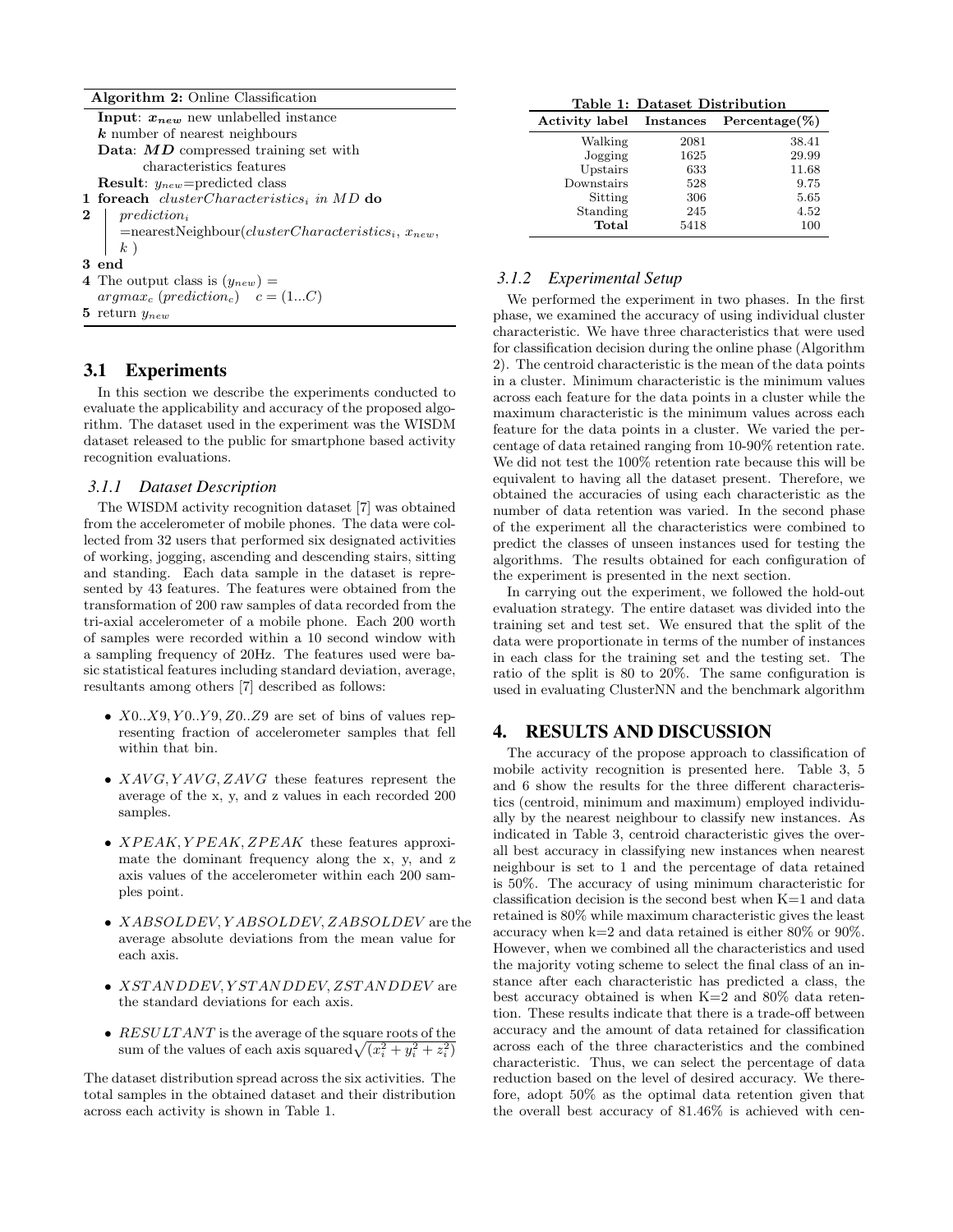troid characteristic at this point. More so, going beyond this percentage of data reduction did not yield any high significant increase in accuracy across each of the characteristic and their combination. Therefore, going beyond 50% data retention is ineffectual considering that the corresponding accuracy is insignificant.

Table 2 shows the comparison of the accuracy of KNN which utilized all the dataset and the various characteristics with only 50% data retention. We can see that the accuracy of basic KNN is lower than the centroid characteristic at this point. Since other characteristics utilized lower dataset, their accuracy can be traded-off for the smaller amount of data required when compared to the basic KNN.

Using this small sample and nearest neighbour set to 1 will have a minimal resource overhead during online recognition compared to using the basic KNN algorithm with all the training data. Figure 1 shows the relative accuracy of each characteristic with varying number of nearest neighbours for the 50% data retention. As the figure shows, the accuracy for each measure decreases with increasing number of K. However, the best accuracy for KNN is obtained when K is 2 and decreases afterwards as well. The general low accuracy below 90% in all the experiments can be attributed to the nature of the dataset. The dataset contain data from 32 different users of varying characteristics in performing the designated activity. This produces many variations in the training and testing data. Nevertheless, the performance of our centroid characteristic is good given the fact that it can use a reduced dataset for online recognition compare to KNN that requires the entire training instance to achieve good performance.

Table 2: Accuracy of the ClusterNN Algorithm with Different Cluster Characteristics Compared with KNN Algorithm

| K              |       |       | Combined Centroid Maximum | Minimum | KNN   |
|----------------|-------|-------|---------------------------|---------|-------|
|                | 79.80 | 81.46 | 77.31                     | 77.95   | 80.90 |
| $\overline{2}$ | 78.23 | 79.70 | 77.40                     | 77.58   | 80.99 |
| 3              | 77.58 | 79.43 | 76.11                     | 77.68   | 79.89 |
| $\overline{4}$ | 77.68 | 79.24 | 77.03                     | 77.86   | 80.07 |
| 5              | 77.58 | 78.51 | 76.38                     | 77.49   | 79.98 |

Table 3: Accuracy of Using Centroid Characteristics with Varying Percentage of Data Retained

| Centroid |       |       |       |       |       |       |       |       |       |
|----------|-------|-------|-------|-------|-------|-------|-------|-------|-------|
| ĸ        | 10%   | 20%   | 30%   | 40%   | 50%   | 60%   | 70%   | 80%   | 90%   |
|          | 76.85 | 79.80 | 80.07 | 80.54 | 81.46 | 80.81 | 80.90 | 80.63 | 81.00 |
| 2        | 76.01 | 77.77 | 78.78 | 79.80 | 79.70 | 80.26 | 80.63 | 81.09 | 80.81 |
| 3        | 75.83 | 78.32 | 78.78 | 78.32 | 79.43 | 79.24 | 80.17 | 79.70 | 78.60 |
| 4        | 76.20 | 77.31 | 77.95 | 78.60 | 79.24 | 78.14 | 79.34 | 79.61 | 79.61 |
| 5        | 75.37 | 76.57 | 77.58 | 78.04 | 78.51 | 78.14 | 79.34 | 79.34 | 79.43 |

Table 4: Accuracy of Using Combined Characteristics with Varying Percentage of Data Retained

| Combined       |       |       |       |       |       |       |       |       |       |
|----------------|-------|-------|-------|-------|-------|-------|-------|-------|-------|
| ĸ              | 10%   | 20%   | 30%   | 40%   | 50%   | 60%   | 70%   | 80%   | 90%   |
|                | 73.71 | 76.85 | 78.32 | 79.61 | 79.80 | 81.18 | 80.81 | 81.09 | 80.35 |
| $\overline{2}$ | 69.74 | 72.79 | 76.01 | 78.14 | 78.23 | 79.34 | 80.07 | 81.18 | 81.00 |
| 3              | 70.20 | 73.80 | 75.74 | 76.66 | 77.58 | 78.14 | 79.52 | 80.26 | 79.24 |
| 4              | 70.39 | 73.43 | 75.55 | 76.66 | 77.68 | 77.58 | 79.98 | 80.26 | 79.89 |
| 5              | 69.46 | 72.88 | 75.18 | 76.38 | 77.58 | 77.49 | 79.06 | 79.06 | 79.80 |

Table 5: Accuracy of Using Minimum Characteristics with Varying Percentage of Data Retained

| Minimum |       |        |        |        |        |       |       |       |        |
|---------|-------|--------|--------|--------|--------|-------|-------|-------|--------|
| К.      | 10%   | $20\%$ | $30\%$ | $40\%$ | $50\%$ | 60%   | 70%   | 80%   | $90\%$ |
|         | 70.48 | 71.59  | 75.09  | 78.04  | 77.95  | 79.89 | 79.98 | 81.73 | 80.44  |
| 2       | 69.10 | 71.49  | 75.37  | 77.03  | 77.58  | 79.15 | 79.52 | 80.72 | 80.90  |
| 3       | 69.37 | 73.43  | 75.83  | 76.57  | 77.68  | 78.97 | 78.78 | 79.80 | 79.61  |
|         | 69.83 | 73.62  | 75.55  | 77.31  | 77.86  | 78.23 | 79.61 | 80.72 | 80.35  |
| 5.      | 69.46 | 72.42  | 75.00  | 76.94  | 77.49  | 78.14 | 78.41 | 79.52 | 79.98  |

Table 6: Accuracy of Using Maximum Characteristics with Varying Percentage of Data Retained

|    | Maximum |        |        |          |        |       |       |       |        |  |
|----|---------|--------|--------|----------|--------|-------|-------|-------|--------|--|
| K  | 10%     | $20\%$ | $30\%$ | 40%      | $50\%$ | 60%   | 70%   | 80%   | $90\%$ |  |
|    | 62.55   | 65.31  | 73.15  | 75.27675 | 77.31  | 78.87 | 79.15 | 79.34 | 79.98  |  |
| 2  | 62.92   | 65.22  | 72.05  | 75       | 77.40  | 79.06 | 80.07 | 80.44 | 80.44  |  |
| 3. | 64 11   | 66.42  | 72.05  | 73.80074 | 76.11  | 77.40 | 77.77 | 79.34 | 78.78  |  |
|    | 63.10   | 65.87  | 71.77  | 74.53875 | 77.03  | 77.95 | 79.52 | 78.60 | 79.43  |  |
| 5. | 63.10   | 66.61  | 71.31  | 73.70849 | 76.38  | 76.75 | 79.06 | 78.51 | 79.43  |  |



Figure 1: Accuracy of Using Different Cluster Characteristics and KNN Algorithm

# 5. CONCLUSION

In this paper we identified the drawback of using KNN for online activity recognition on mobile phone. The drawback of KNN in terms of keeping all the large amount of training data available at recognition time is addressed by proposing a hybrid approach to classification. The algorithm is based on the concept of clustering and nearest neighbour. The novel approach employs bisecting k-Means algorithm to cluster the training instances into k clusters per class. The number of clusters per class is computed proportionally to the number of samples in each class to ensure a balance proportionate of the instances in each cluster. The evaluation of the approach shows that it performed better than basic KNN on a realistic mobile activity recognition dataset.